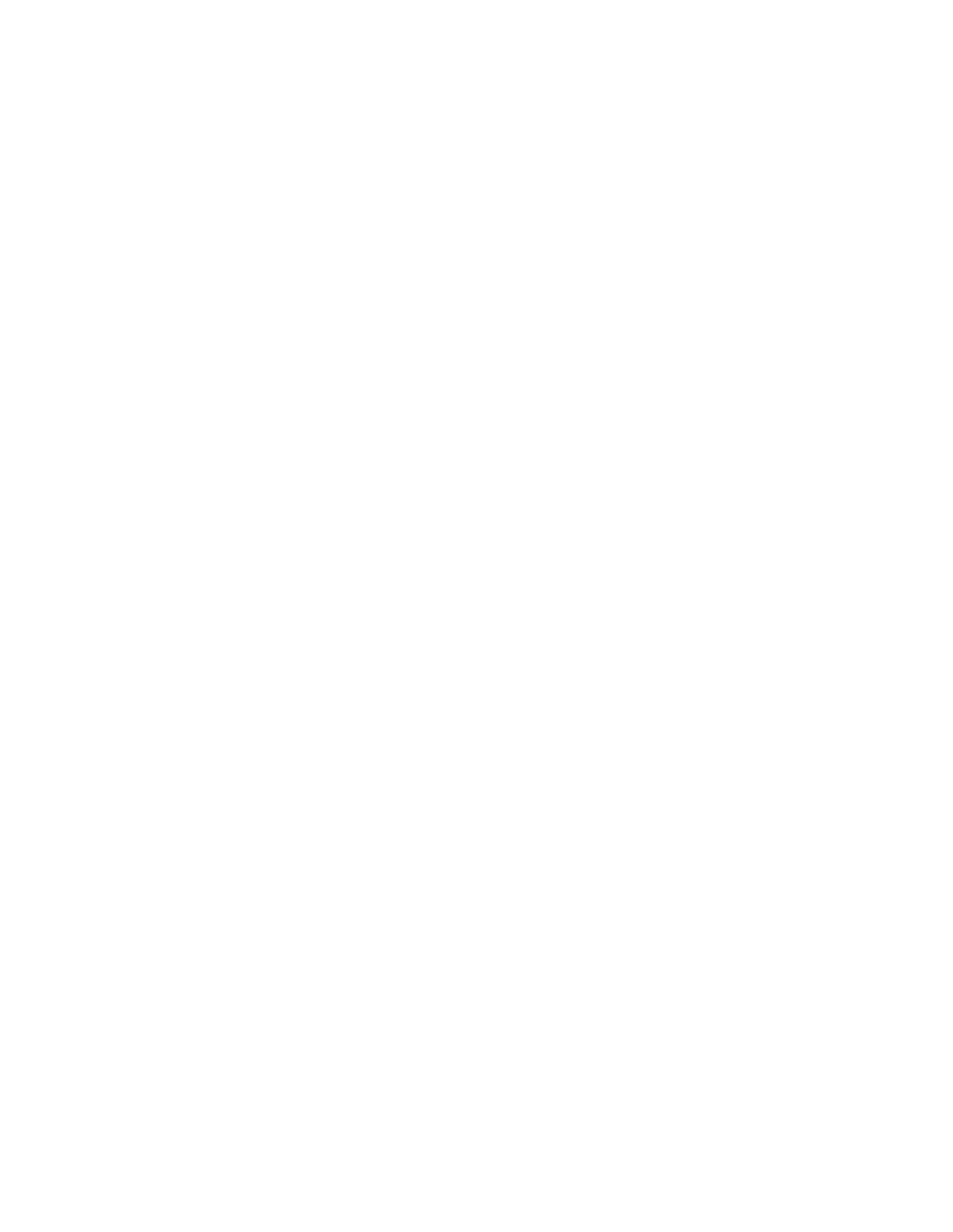**F**eaturing a unique, multi-trajectory rotating stream delivery system that achieves water-conserving results, the MP Rotator is a revolutionary product, unlike anything else in the field of irrigation.

A multi-stream rotor the size of a spray nozzle, the MP Rotator features only one moving part…technology that assures proven reliability. It fits any conventional spray head body or shrub adapter, transforming one into a high uniformity, low precipitation rate sprinkler that boasts an industry first: true matched precipitation at any arc and any radius.

The MP Rotator is ideal for new systems, with ultimate design flexibility (from 4' strip to 30' radius), as well as lower installation costs and better system efficiency. It's also perfect for revitalizing older systems—a retrofit can solve both low pressure and poor coverage problems. Plus, it's the solution for slopes and tight soils, as the low precipitation rate radically reduces runoff.

To save water, solve problems, and simply do a better job of irrigating, make the switch to the MP Rotator.



**MP Corner**

## Features & Benefits



#### **Superior Efficiency**

Multiple rotating streams provide excellent uniformity

#### **Matched Precipitation**

Automatic matched precipitation even after arc and radius adjustment

#### **Minimal Runoff**

Low precipitation rate reduces runoff on slopes and tight soils

#### **Rotator® Technology**

Proven in demanding agricultural conditions since 1987

#### **Superior Dirt Tolerance**

"Double-pop" flushes on start-up and shut-down

#### **Simple and quick adjustments**

Easy arc adjustment, easy radius adjustment up to 25%, no nozzle to change

## **Revitalize Old Systems**

*With so many models to choose from, the MP Rotator has the perfect solution for rejuvenating an older spray system without requiring a new point of connection, new lateral lines, or new valves. Some models even make it possible to eliminate existing heads, saving additional labor and material costs. Even better, independent water audits have shown potential water savings of up to 30% when systems are retrofitted with MP Rotators.*

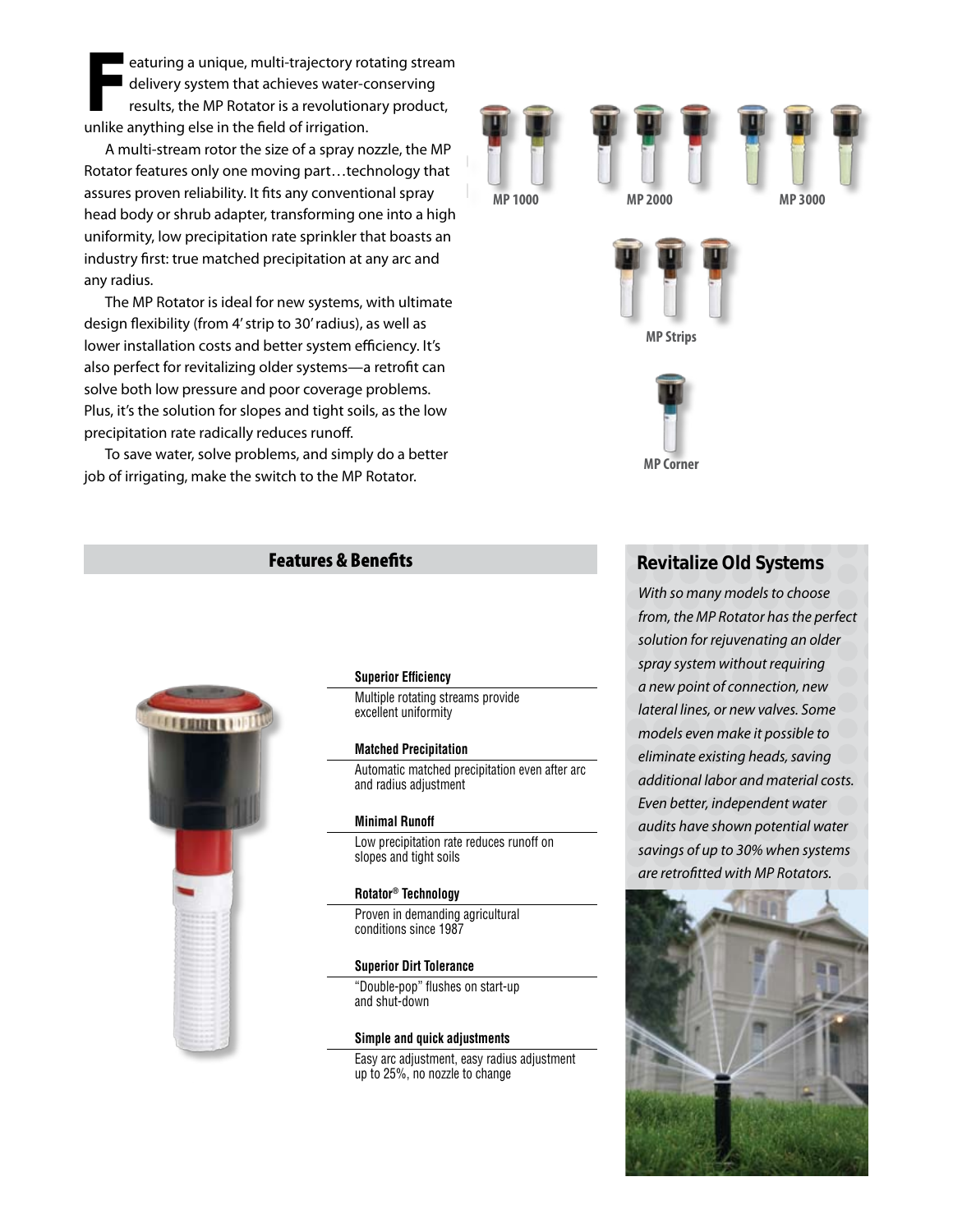**Setting a New Standard for Water E ciency in the Turf and Landscape Industry**



*The MP Rotator's multi-trajectory, revolving streams apply water much more slowly and uniformly than conventional sprays—especially after adjustment has been made to both the radius and the arc. On slopes and clay-like soils, this allows water to soak into the landscape instead of running off and being wasted. In fact, independent audits have shown that water usage can be reduced by up to nearly one-third of current levels when conventional sprays are replaced with MP Rotator sprinklers. Additional watersaving advantages include better windresistance, less misting, and the ability to handle reclaimed water.*

## **Rotating Multiple Streams: Actually a Powerful Conservation Tool**



*The MP Rotator's multiple, rotating streams are fascinating to watch. But form follows function in a quality irrigation product, so each MP Rotator stream is designed to complement its partners. The MP Rotator's wind-resistant, multi-trajectory streams apply water much more slowly and uniformly than conventional misters and sprays especially after adjustments. This prevents unwanted wet spots and ugly brown spots from appearing during the heat of the summer.*

# **Hunter's Line of "Proven Water Saver" Products: Because Every Drop Counts**

*As our population grows, but our sources of water do not, there will be less of the wet stuff to go around. Never before has water conservation seemed so important.*

*To that end, Hunter has assembled a family of products that makes it possible for you to create a more efficient system. In fact, no other manufacturer offers such a wide array of water-saving components that covers all aspects of irrigation. Visit www.HunterIndustries.com to see all our Proven Water Savers.*



*Until now MP Rotator has been seen on many different spray bodies, but never has a spray body been created just for the MP Rotator. Introducing the MPR 40, a spray body that optimizes the performance of the MP Rotator. It provides the perfect combination of Hunter's famous Pro-Spray™ body with a specially calibrated pressure regulator. This gives the MP Rotator a consistent 40 PSI output, meaning even coverage and optimal performance.*

Pressure regulated to 40 PSI for optimum efficiency with the MP Rotator.



The extra tough co-molded wiper seal prevents leaks even at higher pressures.

Two-piece ratchet design makes head adjustment quicker and more precise.

Heavy-duty body and cap construction with multithread buttress design withstands the harshest environments.

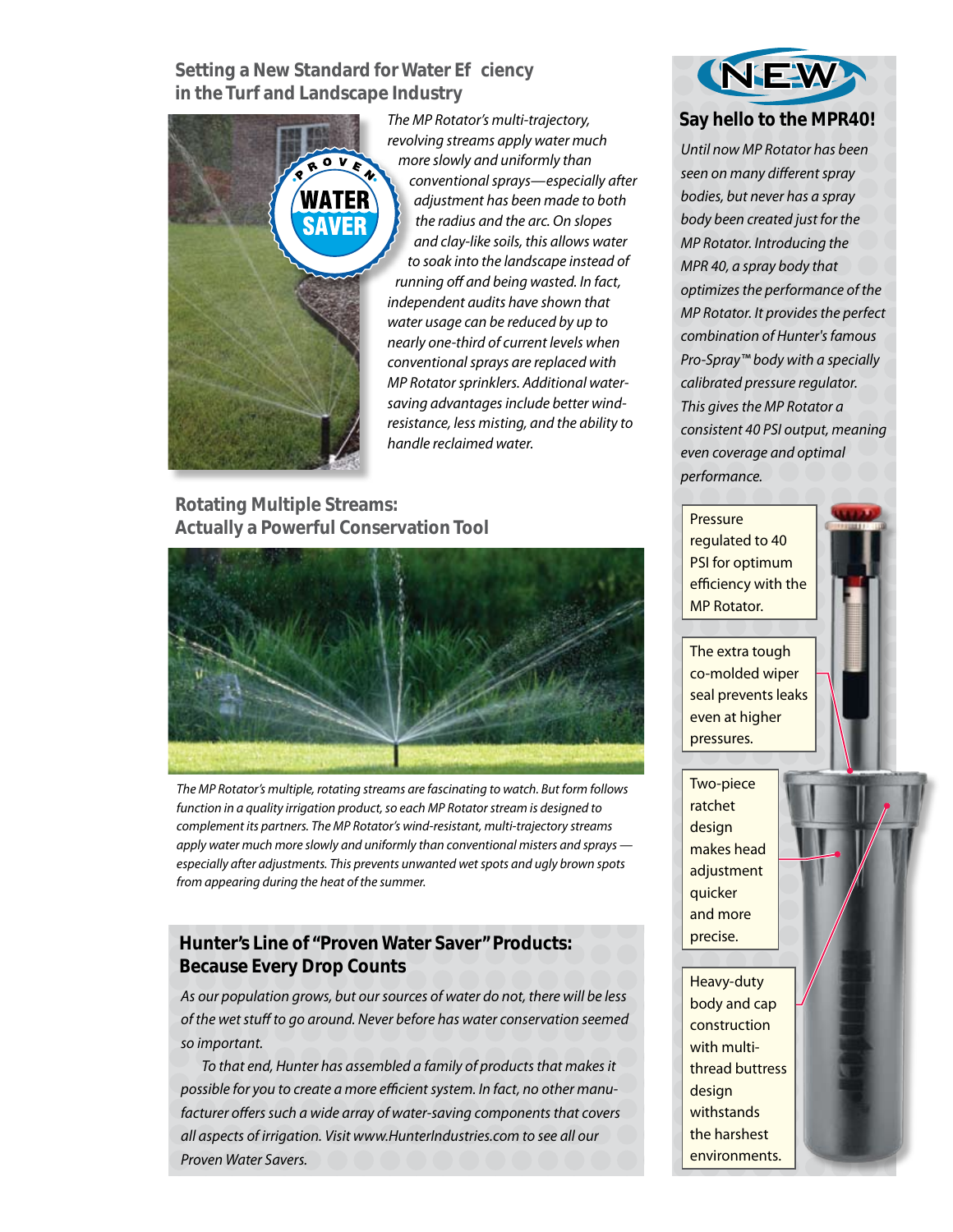# **Maintain Matched Precipitation – Any Model, Any Arc, Any Radius**

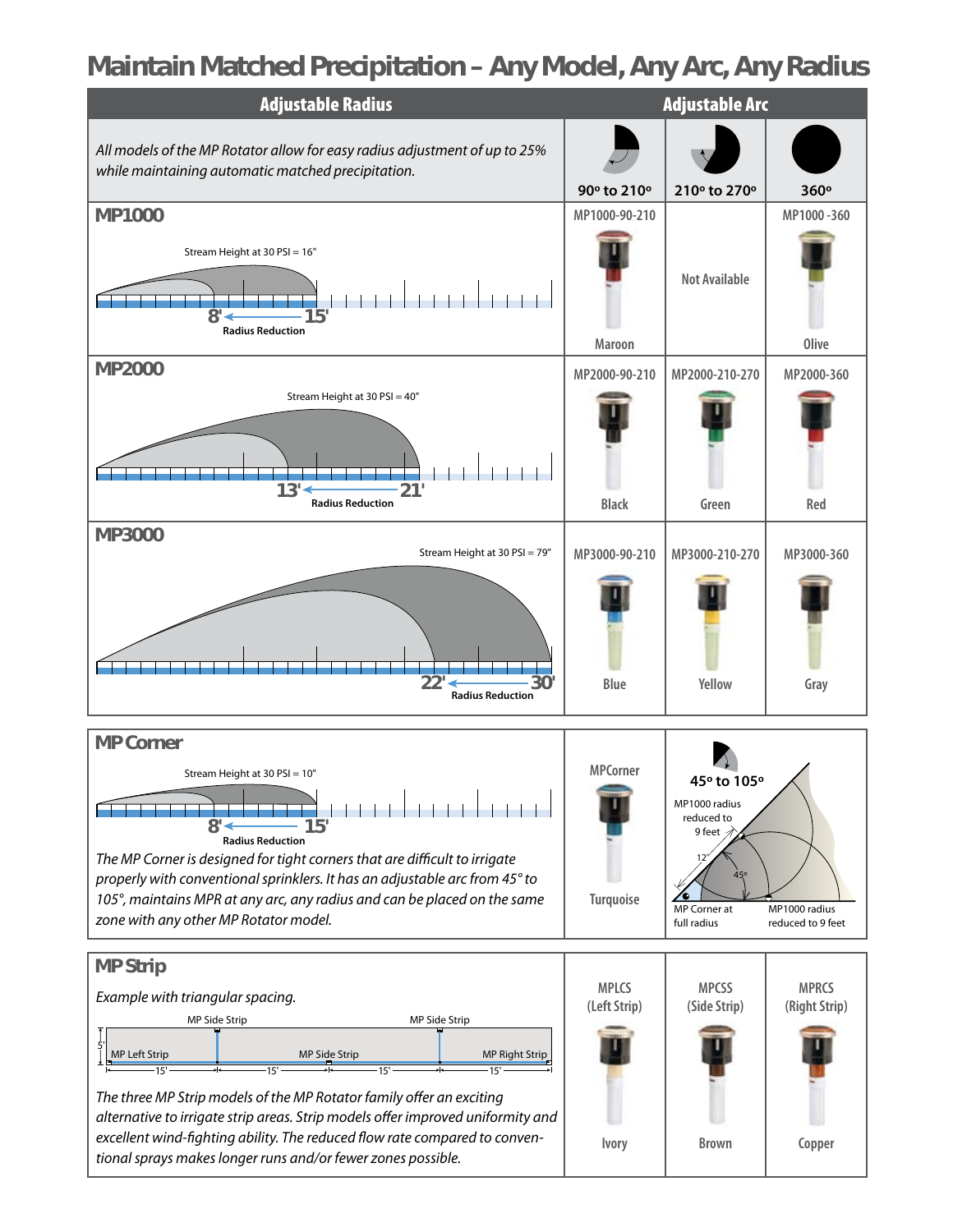| <b>MP Rotator Performance Data</b> |                                        |                              |                                                                                                         |                                                                          |                                                                       |                                                                          |                                                                          |                                        |                                                                                                               |                                                      |                                                     |                                                      |                                                      |                                |                                                                                                          |                                                      |                                                           |                                                      |                                                      |
|------------------------------------|----------------------------------------|------------------------------|---------------------------------------------------------------------------------------------------------|--------------------------------------------------------------------------|-----------------------------------------------------------------------|--------------------------------------------------------------------------|--------------------------------------------------------------------------|----------------------------------------|---------------------------------------------------------------------------------------------------------------|------------------------------------------------------|-----------------------------------------------------|------------------------------------------------------|------------------------------------------------------|--------------------------------|----------------------------------------------------------------------------------------------------------|------------------------------------------------------|-----------------------------------------------------------|------------------------------------------------------|------------------------------------------------------|
|                                    |                                        |                              | <b>MP1000*</b><br>Radius: 8' to 15'***<br>Adjustable Arc and Full Circle<br>Color Code: Maroon or Olive |                                                                          |                                                                       |                                                                          |                                                                          |                                        | <b>MP2000*</b><br>Radius: 13' to 21'***<br>Adjustable Arc and Full Circle<br>Color Code: Black, Green, or Red |                                                      |                                                     |                                                      |                                                      |                                | MP3000**<br>Radius: 22' to 30'***<br>Adjustable Arc and Full Circle<br>Color Code: Blue, Yellow, or Gray |                                                      |                                                           |                                                      |                                                      |
| Arc                                | Pressure<br>PSI                        | Color                        | Radius<br>ft.                                                                                           | Flow<br>GPM                                                              | Flow<br>GPH                                                           |                                                                          | Precip in/hr<br>▲                                                        | Color                                  | Radius<br>ft.                                                                                                 | Flow<br>GPM                                          | Flow<br>GPH                                         | Precip in/hr<br>H                                    | ▲                                                    | Color                          | Radius<br>ft.                                                                                            | Flow<br>GPM                                          | Flow<br>GPH                                               |                                                      | Precip in/hr<br>▲                                    |
| $90^\circ$                         | 25<br>30<br>35<br>40<br>45<br>50<br>55 |                              | $\qquad \qquad -$<br>12'<br>13'<br>14'<br>14'<br>14'<br>15'                                             | $\overline{\phantom{m}}$<br>0.16<br>0.18<br>0.19<br>0.20<br>0.21<br>0.22 | $\overline{\phantom{m}}$<br>9.6<br>10.8<br>11.4<br>12<br>12.6<br>13.2 | $\overline{\phantom{m}}$<br>0.43<br>0.40<br>0.39<br>0.39<br>0.38<br>0.37 | $\qquad \qquad -$<br>0.50<br>0.46<br>0.45<br>0.45<br>0.43<br>0.43        | $=90^\circ$ to $210^\circ$             | 17'<br>18'<br>19'<br>20'<br>21'<br>21'<br>21'                                                                 | 0.31<br>0.33<br>0.37<br>0.40<br>0.42<br>0.44<br>0.47 | 18.6<br>19.8<br>22.2<br>24<br>25.2<br>26.4<br>28.2  | 0.41<br>0.39<br>0.39<br>0.39<br>0.37<br>0.35<br>0.37 | 0.48<br>0.45<br>0.46<br>0.44<br>0.42<br>0.40<br>0.43 | $210^{\circ}$<br>$90^\circ 10$ | 25'<br>27'<br>28'<br>30'<br>30'<br>30'<br>30'                                                            | 0.69<br>0.74<br>0.80<br>0.86<br>0.91<br>0.96<br>1.01 | 41.4<br>44.4<br>48<br>51.6<br>54.6<br>57.6<br>60.6        | 0.43<br>0.39<br>0.39<br>0.37<br>0.39<br>0.41<br>0.43 | 0.49<br>0.45<br>0.45<br>0.43<br>0.45<br>0.47<br>0.50 |
| $180^\circ$                        | 25<br>30<br>35<br>40<br>45<br>50<br>55 | 90° to 210°<br>$Maron =$     | $\overline{\phantom{0}}$<br>12'<br>13'<br>14'<br>14'<br>15<br>15                                        | $\equiv$<br>0.32<br>0.35<br>0.37<br>0.40<br>0.41<br>0.43                 | $\equiv$<br>19.2<br>21<br>22.2<br>24<br>24.6<br>25.8                  | $\equiv$<br>0.43<br>0.40<br>0.39<br>0.39<br>0.38<br>0.37                 | $\overline{\phantom{0}}$<br>0.50<br>0.46<br>0.45<br>0.45<br>0.43<br>0.43 | Black:                                 | 16'<br>17'<br>18'<br>19'<br>$20^{\circ}$<br>21'<br>21'                                                        | 0.58<br>0.63<br>0.69<br>0.74<br>0.78<br>0.83<br>0.85 | 34.8<br>37.8<br>41.4<br>44.4<br>46.8<br>49.8<br>51  | 0.44<br>0.42<br>0.41<br>0.39<br>0.38<br>0.36<br>0.37 | 0.50<br>0.49<br>0.47<br>0.45<br>0.43<br>0.41<br>0.43 | $Blue =$                       | 25'<br>27'<br>28'<br>30'<br>30'<br>30'<br>30'                                                            | 1.44<br>1.58<br>1.70<br>1.82<br>1.93<br>2.04<br>2.13 | 86.4<br>94.8<br>102<br>109.2<br>115.8<br>122.4<br>127.8   | 0.44<br>0.42<br>0.42<br>0.39<br>0.41<br>0.44<br>0.46 | 0.51<br>0.48<br>0.48<br>0.45<br>0.48<br>0.50<br>0.53 |
| $210^\circ$                        | 25<br>30<br>35<br>40<br>45<br>50<br>55 |                              | $\overline{\phantom{0}}$<br>12'<br>13'<br>14'<br>14<br>15<br>15'                                        | $\overline{\phantom{m}}$<br>0.37<br>0.41<br>0.43<br>0.46<br>0.48<br>0.50 | $\qquad \qquad -$<br>22.2<br>24.6<br>25.8<br>27.6<br>28.8<br>30       | $\qquad \qquad -$<br>0.43<br>0.40<br>0.39<br>0.39<br>0.38<br>0.37        | $\overline{\phantom{0}}$<br>0.50<br>0.46<br>0.45<br>0.45<br>0.43<br>0.43 |                                        | 16'<br>17'<br>18'<br>19'<br>$20^{\circ}$<br>21'<br>21'                                                        | 0.68<br>0.74<br>0.80<br>0.86<br>0.92<br>0.97<br>1.01 | 40.8<br>44.4<br>48<br>51.6<br>55.2<br>58.2<br>60.6  | 0.44<br>0.42<br>0.41<br>0.39<br>0.38<br>0.36<br>0.37 | 0.50<br>0.49<br>0.47<br>0.45<br>0.43<br>0.41<br>0.43 |                                | 25'<br>27'<br>28'<br>30'<br>30'<br>30'<br>30'                                                            | 1.68<br>1.84<br>1.99<br>2.12<br>2.25<br>2.37<br>2.49 | 100.8<br>110.4<br>119.4<br>127.2<br>135<br>142.2<br>149.4 | 0.44<br>0.42<br>0.42<br>0.39<br>0.41<br>0.43<br>0.46 | 0.51<br>0.48<br>0.48<br>0.45<br>0.48<br>0.50<br>0.53 |
| $270^\circ$                        | 25<br>30<br>35<br>40<br>45<br>50<br>55 |                              |                                                                                                         |                                                                          |                                                                       |                                                                          |                                                                          | Green = $210^{\circ}$ to $270^{\circ}$ | 16'<br>17'<br>18'<br>19'<br>$20^{\circ}$<br>21'<br>21'                                                        | 0.87<br>0.95<br>1.03<br>1.10<br>1.17<br>1.23<br>1.30 | 52.2<br>57<br>61.8<br>66<br>70.2<br>73.8<br>78      | 0.44<br>0.42<br>0.41<br>0.39<br>0.38<br>0.36<br>0.37 | 0.50<br>0.49<br>0.47<br>0.45<br>0.43<br>0.41<br>0.43 | 210° to 270°<br>$Yellow =$     | 25'<br>27'<br>28'<br>30'<br>30'<br>30'<br>30'                                                            | 2.19<br>2.37<br>2.55<br>2.73<br>2.89<br>3.06<br>3.22 | 131.4<br>142.2<br>153<br>163.8<br>173.4<br>183.6<br>193.2 | 0.45<br>0.42<br>0.42<br>0.39<br>0.41<br>0.44<br>0.46 | 0.52<br>0.48<br>0.48<br>0.45<br>0.48<br>0.50<br>0.53 |
| $360^\circ$                        | 25<br>30<br>35<br>40<br>45<br>50<br>55 | $=360^\circ$<br><b>Olive</b> | $\overline{\phantom{0}}$<br>12'<br>13'<br>14'<br>14<br>15'<br>15'                                       | $=$<br>0.65<br>0.71<br>0.75<br>0.80<br>0.84<br>0.87                      | 39<br>42.6<br>45<br>48<br>50.4<br>52.2                                | $\qquad \qquad -$<br>0.43<br>0.40<br>0.39<br>0.39<br>0.38<br>0.37        | $-$<br>0.50<br>0.47<br>0.46<br>0.45<br>0.44<br>0.43                      | $Red = 360°$                           | 16'<br>17'<br>18'<br>19'<br>$20^{\circ}$<br>21'<br>21'                                                        | 1.16<br>1.27<br>1.37<br>1.47<br>1.56<br>1.64<br>1.70 | 69.6<br>76.2<br>82.2<br>88.2<br>93.6<br>98.4<br>102 | 0.44<br>0.42<br>0.41<br>0.39<br>0.38<br>0.36<br>0.37 | 0.50<br>0.49<br>0.47<br>0.45<br>0.43<br>0.41<br>0.43 | Gray = $360^\circ$             | 25'<br>27'<br>28'<br>30'<br>30'<br>30'<br>30                                                             | 2.88<br>3.15<br>3.40<br>3.64<br>3.86<br>4.07<br>4.27 | 172.8<br>189<br>204<br>218.4<br>231.6<br>244.2<br>256.2   | 0.44<br>0.42<br>0.42<br>0.39<br>0.41<br>0.44<br>0.46 | 0.51<br>0.48<br>0.48<br>0.45<br>0.48<br>0.50<br>0.53 |

\* To obtain full radius reduction for the MP1000 and MP2000, operate at a maximum of 30 PSI.<br>\*\* When operating the MP3000 at full radius reduction maintain a minimum pressure of 40 PSI to assure reliable operation.<br>\*\*\* Low

| <b>MP Rotator Performance Data</b> |                                        |                                |                                                                                 |                                                      |                                                      |
|------------------------------------|----------------------------------------|--------------------------------|---------------------------------------------------------------------------------|------------------------------------------------------|------------------------------------------------------|
|                                    |                                        |                                | <b>MPCorner</b><br>Radius: 8' to 15'<br>Adjustable Arc<br>Color Code: Turquoise |                                                      |                                                      |
| Arc                                | Pressure<br>PSI                        | Color                          | Radius<br>ft.                                                                   | Flow<br><b>GPM</b>                                   | Flow<br>GPH                                          |
| 45°                                | 25<br>30<br>35<br>40<br>45<br>50<br>55 |                                | 12'<br>13'<br>14'<br>14'<br>14'<br>15'                                          | 0.17<br>0.18<br>0.19<br>0.21<br>0.22<br>0.23         | 10.2<br>10.8<br>11.4<br>12.6<br>13.2<br>13.8         |
| 90°                                | 25<br>30<br>35<br>40<br>45<br>50<br>55 | $Iurquoise = 45^\circ$ to 105° | 11'<br>12'<br>13'<br>14'<br>14'<br>15'<br>15 <sup>1</sup>                       | 0.31<br>0.34<br>0.36<br>0.39<br>0.41<br>0.43<br>0.46 | 18.6<br>20.4<br>21.6<br>23.4<br>24.6<br>25.8<br>27.6 |
| $105^\circ$                        | 25<br>30<br>35<br>40<br>45<br>50<br>55 |                                | 11'<br>12'<br>13'<br>14'<br>14'<br>15'<br>15'                                   | 0.36<br>0.39<br>0.42<br>0.45<br>0.48<br>0.51<br>0.53 | 21.6<br>23.4<br>25.2<br>27<br>28.8<br>30.6<br>31.8   |

| <b>MP Rotator Performance Data</b> |                                  |                                                      |                                                                                                         |                                              |                                              |  |  |  |
|------------------------------------|----------------------------------|------------------------------------------------------|---------------------------------------------------------------------------------------------------------|----------------------------------------------|----------------------------------------------|--|--|--|
|                                    |                                  | <b>MPLCS515</b><br><b>MPRCS515</b><br><b>MPSS530</b> |                                                                                                         |                                              |                                              |  |  |  |
| Nozzle<br>Model                    | Pressure<br>PSI                  | Color                                                | Width<br>x Length                                                                                       | Flow<br>GPM                                  | Flow<br>GPH                                  |  |  |  |
| <b>MP Left Strip</b>               | 30<br>35<br>40<br>45<br>50<br>55 | Now                                                  | $4' \times 14'$<br>$5' \times 15'$<br>5' x 15'<br>$5'$ x $15'$<br>$6'$ x 16'<br>$6'$ x 16'              | 0.19<br>0.21<br>0.22<br>0.23<br>0.25<br>0.26 | 11.4<br>12.6<br>13.2<br>13.8<br>15<br>15.6   |  |  |  |
| <b>MP Right Strip</b>              | 30<br>35<br>40<br>45<br>50<br>55 | <b>Copper</b>                                        | $4' \times 14'$<br>$5'$ x 15'<br>5' x 15'<br>$5'$ x 15'<br>$6' \times 16'$<br>$6'$ x 16'                | 0.19<br>0.21<br>0.22<br>0.23<br>0.25<br>0.26 | 11.4<br>12.6<br>13.2<br>13.8<br>15<br>15.6   |  |  |  |
| <b>MP Side Strip</b>               | 30<br>35<br>40<br>45<br>50<br>55 | Brown                                                | $4' \times 28'$<br>$5' \times 30'$<br>5' x 30'<br>$5' \times 30'$<br>$6' \times 32'$<br>$6' \times 32'$ | 0.38<br>0.41<br>0.44<br>0.47<br>0.49<br>0.51 | 22.8<br>24.6<br>26.4<br>28.2<br>29.4<br>30.6 |  |  |  |